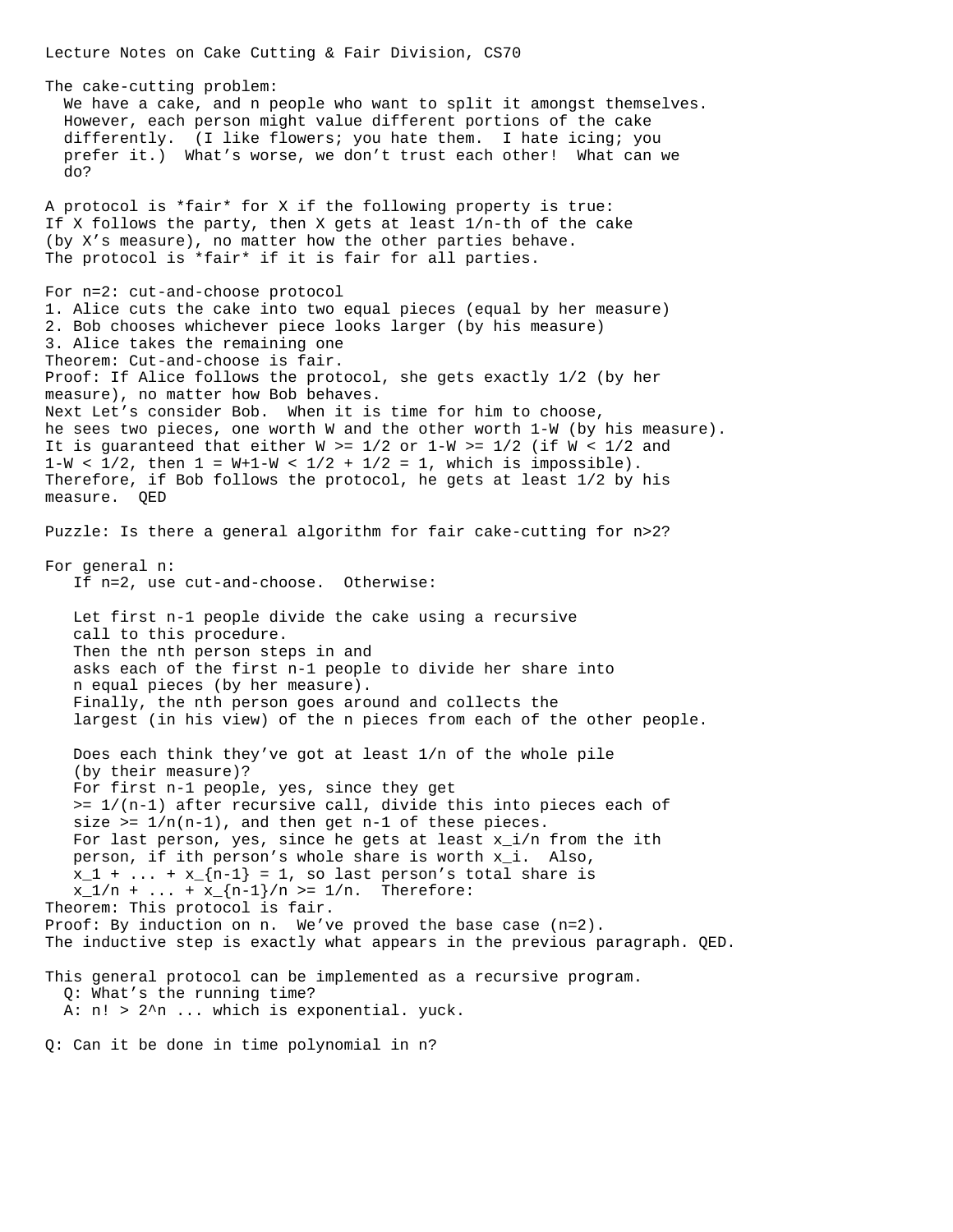Puzzle: Find a fair cake-cutting protocol with running time polynomial in n. One answer: A moving knife. Move a knife slowly from left to right. When area to the left of the knife covers at least 1/n-th of the cake by your measure, yell "Stop!". First person to yell "Stop!" gets everything to the left of the knife, and we continue. However, we might prefer to avoid using moving knifes. Q: Why not use a moving knife? A: hard to implement in a distributed system without time synchronization Puzzle: Find a fair cake-cutting protocol with running time polynomial in n, with no use of moving knives. One solution: Take the n-party moving knife algorithm, and translate it into a non-moving-knife protocol by having each person cut at first point they'd yell "Stop!". Take the smallest piece and give it to the person who cut there. Then, continue dividing up the rest of the cake up among the remaining n-1 parties. Running time: O(n^2) basic operations A protocol is \*envy-free\* for X if it has the following property: if X follows the protocol, then X gets at least as much (by X's measure) as anyone else gets (by X's measure), no matter how the other parties behave. A protocol is \*envy-free\* if it is envy-free for all participants. Q: Is 2-party cut-and-choose envy-free? A: Yes (do you see why?) Q: Is the recursive algorithm I gave last time envy-free for n=3? (i.e., A+B cut-and-choose, then divide their pieces into 3 sub-pieces; C gets to choose one sub-piece from A & one from B)  $A: N<sub>O</sub>$  (A+B might conspire to give whole cake to A; then C gets 1/3, but A gets 2/3, not envy-free) Q: Is the 3-party moving knife algorithm envy-free? (i.e., move knife slowly to right until someone yells Stop!, repeat) A: No. (suppose A yells Stop! first. then B+C might conspire to give all of remainder to B and none to C, not envy-free) By the way, this is a non-zero-sum game. Non-zero sum games often allow everyone to come away with better than 1/n-th of the cake.